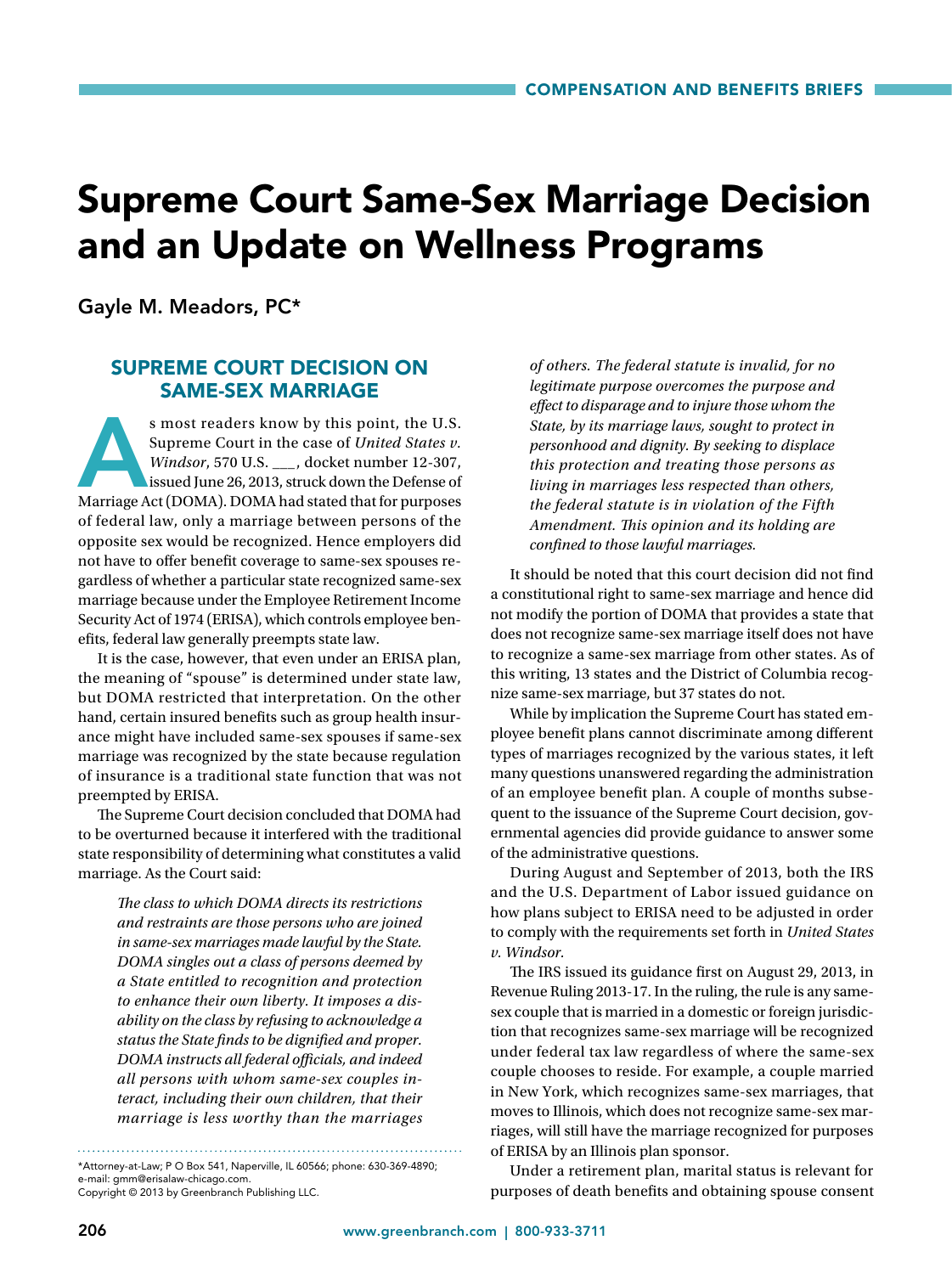in making a beneficiary designation. Under a welfare benefit plan, spouse status is relevant for reimbursement under plans such as cafeteria plans and dependent-care reimbursement plans and for purposes of rights under COBRA. In addition, if a health insurance plan provides spousal coverage, coverage to a same-sex spouse will now be provided on a tax-favored basis just as is the case for opposite-sex spouses.

## *Under an ERISA plan, the meaning of "spouse" is determined under state law, but DOMA restricted that interpretation.*

The IRS guidance is effective as of September 16, 2013, with regard to qualified retirement plans. Further guidance is expected on any retroactive application to a qualified retirement plan. Both employers and individuals can file for a tax refund for prior years when payroll taxes were incurred on same-sex coverage under the IRS normal rules for claiming refunds.

The Employee Benefits Security Administration, a part of the Department of Labor, issued Technical Release No. 2013-04 on September 18, 2013. This release, like the IRS ruling, provides that whether a same-sex couple is legally married for purposes of ERISA plans will be determined by the state where the couple married and not the state where the couple resides.

It should be noted that this guidance is restricted to couples whose marriage is recognized under the laws of a state or foreign country. Other relationships that might be recognized by a state such as a domestic partnership or a civil union are not recognized as marriage under federal law.

## FINAL HEALTH REFORM REGULATIONS ON WELLNESS PROGRAMS ISSUED

The IRS, Department of Labor, and Department of Health and Human Services (joint agencies) issued final regulations on the requirements that wellness programs under employer group health plans must meet. These regulations incorporate changes made to the wellness program rules made by the Patient Protection and Affordable Care Act. The regulations are found at 78 *Federal Register* 106 (June 3, 2013) pages 33176-33192. The effective date of these regulations is plan years starting on or after January 1, 2014.

The final regulations address two types of wellness programs: (1) participatory wellness programs; and (2) healthcontingent wellness programs.

Under participatory wellness programs, the only requirement is that the employee participate in the program. The employee does not have to attain any particular standard related to a health factor, and the program either does not provide any reward for participation or provides a reward just for participating. Examples of such programs are reimbursement for membership at a fitness center; reward for participating in diagnostic testing, which does not require any particular outcome; reward for participating in a smoking-cessation program; reward for attending a health education seminar; and reward for completing a health risk assessment as long as no further action is required.

Under health-contingent wellness programs, there is a standard imposed that relates to a health factor; and if that standard is achieved, there is a financial reward. There are two subsets of contingent wellness programs: (1) activityonly wellness programs; and (2) outcome-based wellness programs.

An activity-only wellness program requires participation in a particular activity that is related to a health factor but does not require a particular health outcome from such activity. Examples are walking, diet, or exercise programs.

An outcome-based wellness program does require attainment of a certain outcome such as not smoking or meeting certain biometric standards.

Both activity-only and outcome-based wellness programs must meet the following five requirements:

- 1. The opportunity to qualify must be offered at least once a year.
- 2. The reward for participation cannot exceed 30% of the total cost of the premium (looking at both employee and employer portions of the premium), or in the case of smoking, 50% of the total cost. However, the two limits cannot be added to each other. For example, if a plan provides a 30% reward for meeting biometric readings, it can provide only an additional reward of 20% for smoking cessation. If family members can also participate in the wellness program, then the above premium costs will look to the cost of the coverage for the employee and enrolled family members.

3. The program must be reasonably designed to promote health or prevent disease.

4. All similarly situated employees must be treated the same, and a reasonable alternative standard (or waiver) must be made available. It should be noted that an employer can only require a doctor's note that an alternative is needed in the case of an activity-based program. An example would be a doctor's note stating the employee cannot participate in an exercise class. A doctor's note *cannot* be required to qualify for an alternative under the outcome-based program since all employees are eligible for an alternative for anyone failing the standard required in the outcome-based program. [Note: This is a major change from prior regulations under which an employee had to show through a doctor's note that an alternative method was required.] If the alternative offered is also outcome-based, the employee's personal